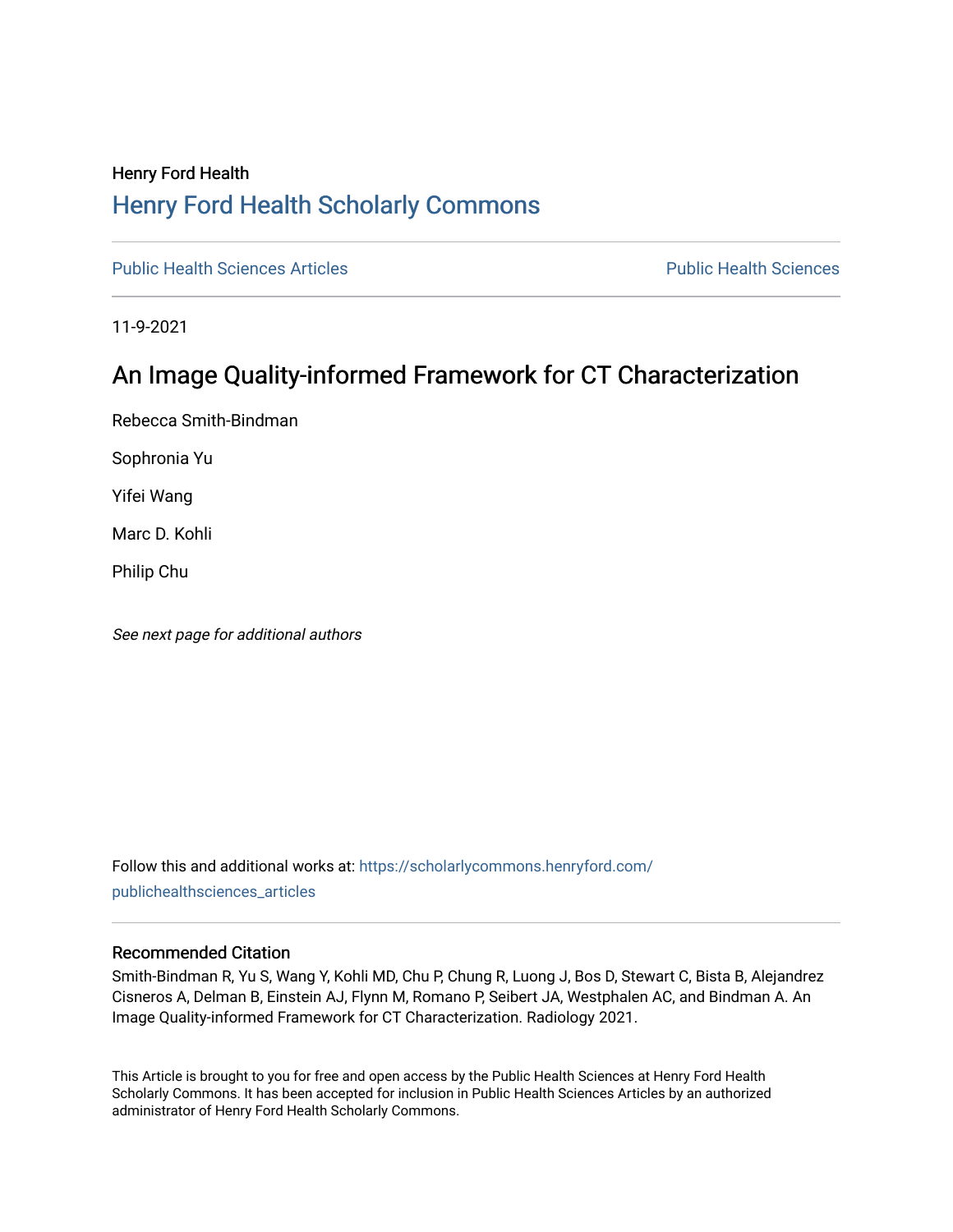#### Authors

Rebecca Smith-Bindman, Sophronia Yu, Yifei Wang, Marc D. Kohli, Philip Chu, Robert Chung, Jason Luong, Denise Bos, Carly Stewart, Biraj Bista, Alejandro Alejandrez Cisneros, Bradley Delman, Andrew J. Einstein, Michael Flynn, Patrick Romano, J. Anthony Seibert, Antonio C. Westphalen, and Andrew Bindman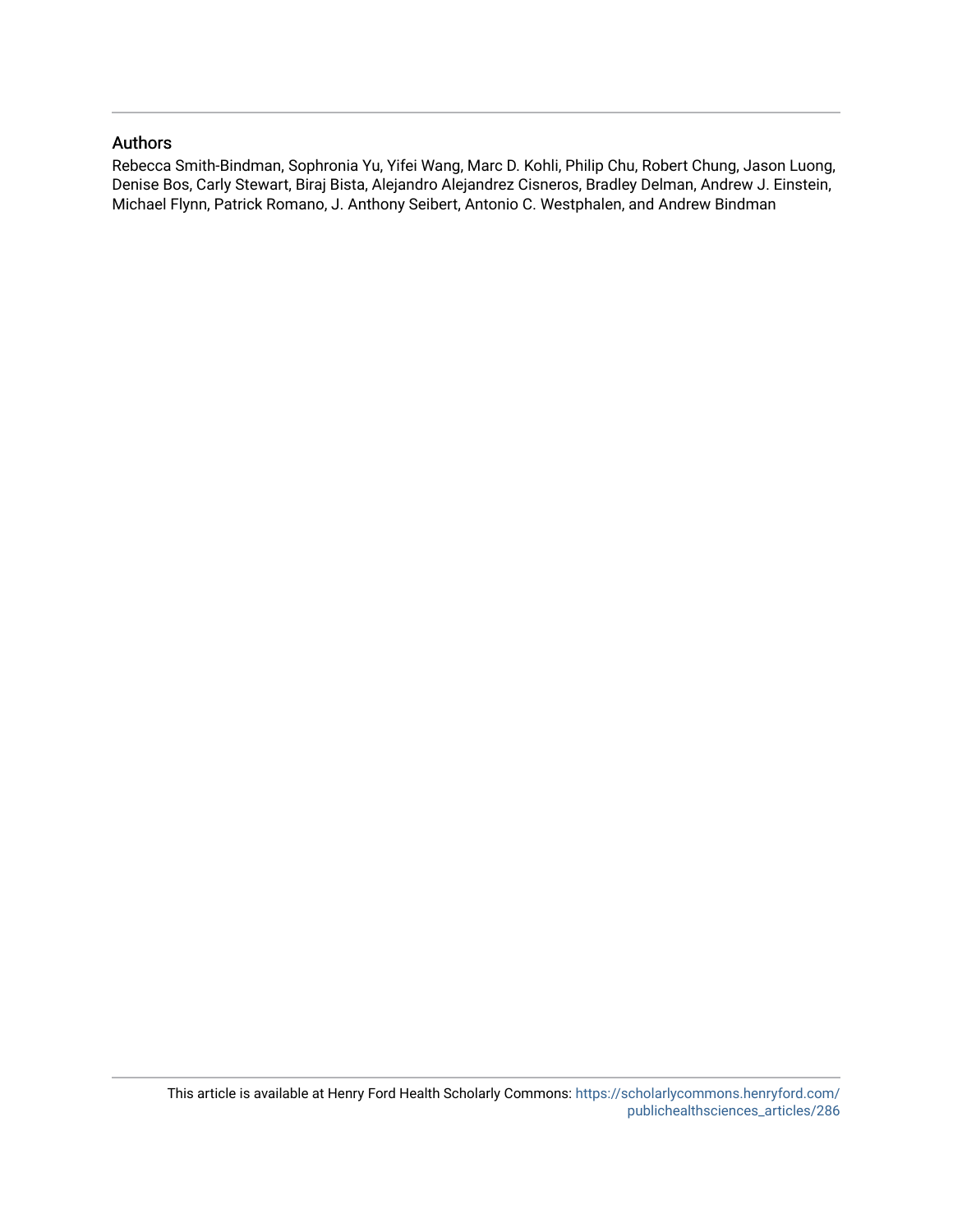# **Radiology**

## An Image Quality–informed Framework for CT **Characterization**

*Rebecca Smith-Bindman, MD • Sophronia Yu, MPH • Yifei Wang, PhD • Marc D. Kohli, MD • Philip Chu, MS • Robert Chung, PhD • Jason Luong, MS • Denise Bos, MD • Carly Stewart, MHA • Biraj Bista, MD • Alejandro Alejandrez Cisneros, BS • Bradley Delman, MD • Andrew J. Einstein, MD, PhD • Michael Flynn, PhD • Patrick Romano, MD • J. Anthony Seibert, PhD • Antonio C. Westphalen, MD • Andrew Bindman, MD*

From the Department of Radiology and Biomedical Imaging (R.S.B., S.Y., Y.W., M.D.K., P.C., R.C., J.L., C.S.), Department of Epidemiology and Biostatistics (R.S.B., A.B.), Philip R. Lee Institute for Health Policy Studies (R.S.B., A.B.), and Department of Medicine (A.B.), University of California San Francisco (UCSF), UCSF Mission Bay Campus, Mission Hall: Global Health and Clinical Sciences Building, 550 16th St, 2nd Floor, Box 0560, San Francisco, CA 94158; Department of Demography, University of California Berkeley, Berkeley, Calif (R.C.); Institute of Diagnostic and Interventional Radiology and Neuroradiology, University Hospital Essen, Essen, Germany (D.B.); Department of Radiology and Biomedical Imaging, University of California Irvine, Irvine, Calif (B.B.); UCSF Medical School, San Francisco, Calif (A.A.C.); Department of Radiology, Icahn School of Medicine at Mount Sinai, New York, NY (B.D.); Seymour, Paul, and Gloria Milstein Division of Cardiology, Department of Medicine, and Department of Radiology, Columbia University Irving Medical Center and New York–Presbyterian Hospital, New York, NY (A.J.E.); Department of Radiology and Public Health Sciences, Henry Ford Health System, Detroit, Mich (M.F.); Department of Nuclear Engineering and Radiological Science, University of Michigan, Ann Arbor, Mich (M.F.); Department of Medicine and Pediatrics (P.R.) and Department of Radiology (J.A.S.), University of California Davis Health, Sacramento, Calif; and Department of Radiology, University of Washington, Seattle, WA (A.C.W.). Received March 24, 2021; revision requested May 19; revision received August 12; accepted September 1. **Address correspondence to** R.S.B. (e-mail: *rebecca.smith-bindman@ucsf.edu*).

Supported by the National Institutes of Health (grant no. R01-CA181191), Patient-Centered Outcomes Research Institute (grant nos. CD-1304-7043 and DI-2018C1-11375), and Centers for Medicare and Medicaid Services (grant no. 1V1CMS331638).

Conflicts of interest are listed at the end of this article.

See also the editorial by Mahesh in this issue.

**Radiology 2021; 000:1–10 • https://doi.org/10.1148/radiol.2021210591 • Content codes:** 

*Background:* Lack of standardization in CT protocol choice contributes to radiation dose variation.

*Purpose:* To create a framework to assess radiation doses within broad CT categories defined according to body region and clinical imaging indication and to cluster indications according to the dose required for sufficient image quality.

*Materials and Methods:* This was a retrospective study using Digital Imaging and Communications in Medicine metadata. CT examinations in adults from January 1, 2016 to December 31, 2019 from the University of California San Francisco International CT Dose Registry were grouped into 19 categories according to body region and required radiation dose levels. Five body regions had a single dose range (ie, extremities, neck, thoracolumbar spine, combined chest and abdomen, and combined thoracolumbar spine). Five additional regions were subdivided according to dose. Head, chest, cardiac, and abdomen each had low, routine, and high dose categories; combined head and neck had routine and high dose categories. For each category, the median and 75th percentile (ie, diagnostic reference level [DRL]) were determined for dose-length product, and the variation in dose within categories versus across categories was calculated and compared using an analysis of variance. Relative median and DRL (95% CI) doses comparing high dose versus low dose categories were calculated.

*Results:* Among 4.5 million examinations, the median and DRL doses varied approximately 10 times between categories compared with between indications within categories. For head, chest, abdomen, and cardiac (3266546 examinations [72%]), the relative median doses were higher in examinations assigned to the high dose categories than in examinations assigned to the low dose categories, suggesting the assignment of indications to the broad categories is valid (head, 3.4-fold higher [95% CI: 3.4, 3.5]; chest, 9.6 [95% CI: 9.3, 10.0]; abdomen, 2.4 [95% CI: 2.4, 2.5]; and cardiac, 18.1 [95% CI: 17.7, 18.6]). Results were similar for DRL doses (all  $P < .001$ ).

*Conclusion:* Broad categories based on image quality requirements are a suitable framework for simplifying radiation dose assessment, according to expected variation between and within categories.

©RSNA, 2021

**R** adiation doses for CT are highly variable across pa-<br>**R** tients and institutions (1). Although some of this tients and institutions (1). Although some of this variation reflects hardware characteristics and appropriate differences because of patient factors such as size and clinical indication for imaging, most of the variation stems from provider choices in how CT is performed (2). The protocols used in CT are not standardized according to clinical indications across locations or even among providers within the same location. Thus, protocol decisions affect considerably the amount of radiation patients receive during CT scanning (2,3). Radiologists, medical

physicists, and professional organizations have made considerable efforts to standardize protocols (4–8), yet large variations in radiation dose persist (2,9).

Excessive radiation from undergoing multiple or higherdose CT examinations may be associated with increased cancer risk (10,11); thus, reducing radiation whenever possible is beneficial to the patient. Because the amount of radiation needed for adequate image quality varies according to anatomic region and clinical indication, what constitutes an excessive radiation dose will also vary according to anatomic region and clinical indication.

#### This copy is for personal use only. To order printed copies, contact *reprints@rsna.org*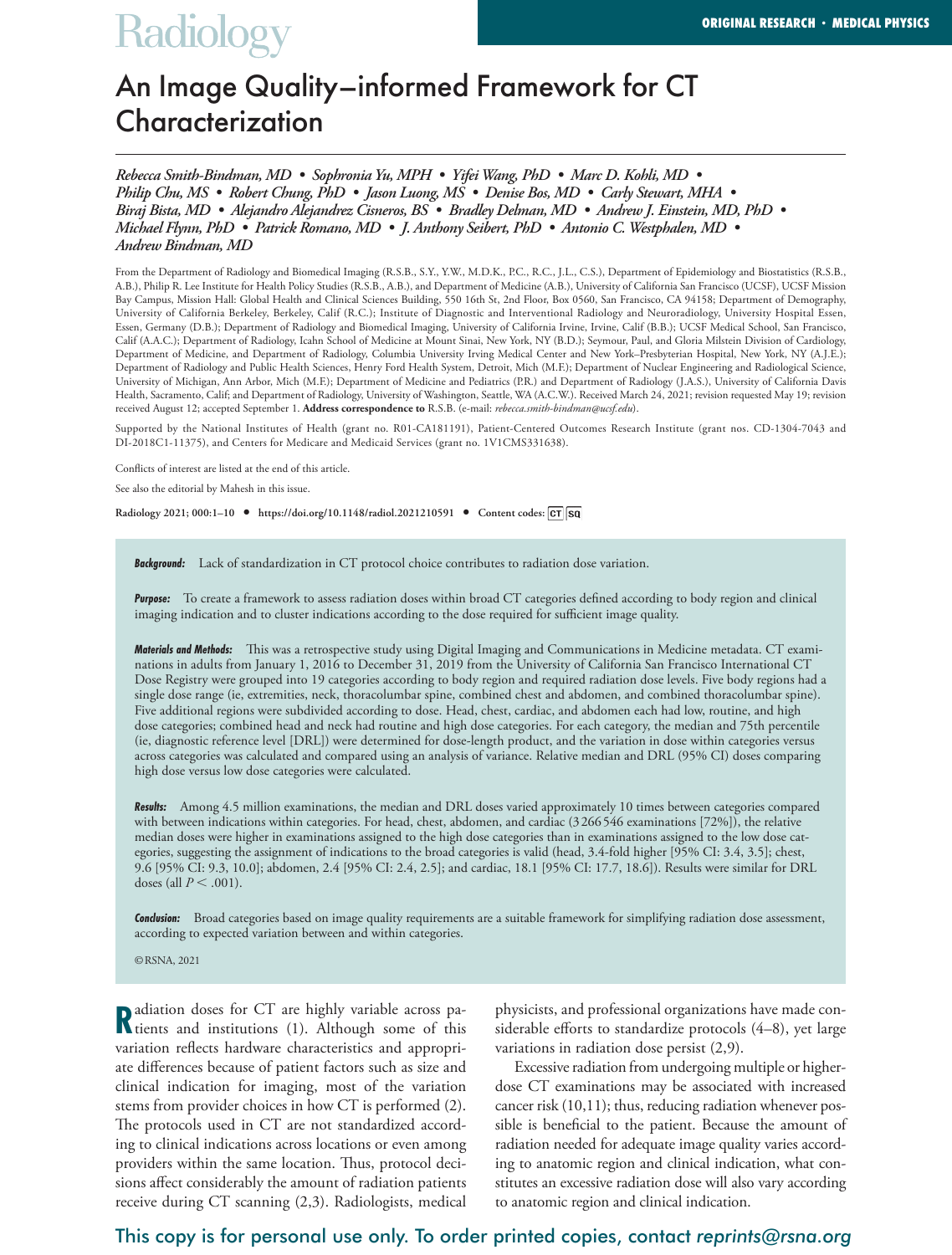#### **Abbreviations**

 $CTDI<sub>vol</sub>$  = volume CT dose index,  $DLP =$  dose-length product,  $DRL =$ diagnostic reference level

#### Summary

A framework that assigns CT examinations into broad categories based on body region and image quality requirements simplifies assessment of radiation dose for benchmarking and for developing CT protocols.

#### Key Results

- Based on 4.5 million CT examinations grouped into 19 categories according to body region and expected image quality requirements, radiation doses varied approximately 10 times between categories compared with between indications within categories  $(P < .001)$ , meaning the categories are valid.
- Radiation doses were significantly higher for examinations assigned to the high versus low radiation dose category; for example, 3.4-fold higher for head; 9.6 for chest; 18.1 for cardiac; and 2.4 for abdomen.
- $\blacksquare$  Approximately 91% (4 129 165 examinations) of diagnostic CT examinations can be assigned to one of the 19 categories; three categories—routine head, routine chest, and routine abdomen account for 67% (2 796 365 examinations) of total examinations.

One approach to aid in the selection and assessment of CT radiation doses is the publication of benchmarks that clinicians can use when making local choices for how to scan patients. The most commonly used benchmarks are created according to protocol, such as single-phase and multiple-phase abdomen CT (1). The primary challenge in using a protocol-based approach for setting benchmarks is that there is little consensus or consistency in how patients are assigned to protocol. Therefore, assessing radiation doses at a facility using only information from protocols can lead to misleading results, as protocol choice is at the discretion of the radiologist and is a key determinant of quality. Stratifying according to that choice eliminates the ability to form a judgment about this important component of quality. Furthermore, imaging facilities often create customized sets of protocols, and the idiosyncratic nature of such protocols makes comparisons difficult across sites.

To simplify evaluation of radiation doses, we developed a framework that assigns CT examinations into 19 broad categories based on body region and clinical indication, where we grouped indications that have similar image quality requirements into the same category. These 19 categories capture the vast majority of reasons why patients undergo CT, and the use of these categories can aid in benchmarking. We used data from a large CT registry to assess the content validity of our approach by examining actual radiation doses within and across categories.

#### Materials and Methods

#### Registry and Collaborating Institutions

The University of California San Francisco International CT Dose Registry includes CT examination data captured from 161 hospitals or imaging facilities across seven countries. The registry is smaller than, but broadly similar to, the larger American College of Radiology Dose Index Registry (12). Although both registries focus on dose optimization, a defining purpose of the

University of California San Francisco registry has been to assess radiation dose delivered across a global range of facilities and to use these data to develop and study the impact of interventions to improve the safety of CT. The data are captured in a manner compliant with the Health Insurance Portability and Accountability Act using dose management software (Radimetrics, Bayer) and have been used previously to describe factors associated with radiation dose levels, in the context of a randomized controlled trial (2,13). The institutional review boards at the lead and collaborating institutions approved the study, relied on the lead institution's approval, or considered the study exempt human subjects research.

#### Study Population

Drawing from the registry, we retrospectively analyzed consecutive diagnostic CT examinations performed from January 1, 2016, to December 31, 2019, in patients aged 18 years and older. Data were derived from 383 scanners, including 74 models from the four largest manufacturers—GE Healthcare, Philips, Siemens, and Canon Medical Systems.

#### Image Quality–informed Framework for CT Categories

Because different parts of the body require different amounts of radiation to create images sufficient for diagnosis, the framework first relies on categorizing CT examinations into 10 body regions. In five of these regions (ie, extremities, neck [which includes cervical spine], thoracolumbar spine [reflecting either thoracic spine or lumbar spine], combined chest and abdomen, and combined thoracolumbar spine [reflecting both thoracic and lumber spine]), clinical indications for scanning do not play a substantial role in altering the amount of radiation needed; thus, there is a single category for each of these body regions. In five other body regions (ie, head, chest, cardiac, abdomen, and combined head and neck), clinical indications affect the optimal radiation dose to achieve differing image quality requirements, and CT examinations were divided based on clinical indications into stand-alone low, routine, or high dose categories (Table 1). The approach to determining low, routine, or high radiation doses within these categories was informed by the following: *(a)* a review of the published literature; *(b)* consultation with radiologists with specialty expertise; *(c)* input from a technical expert panel assembled in relation to the creation of a CT quality measure for the Centers for Medicare and Medicaid Services; and *(d)* empirical evaluation of 4.5 million consecutive CT examinations, described herein (14).

We constructed the CT categories based on perceived image quality requirements, which have face validity as assessed by the technical expert panel (14). For example, the image quality required to observe a small, well-defined structure such as a lung nodule surrounded by air is less than the quality needed to study the margins of a mass adjacent to other organs when assessing the extent of a lung cancer. Thus, these indications are included in different CT categories—low dose chest and routine dose chest, respectively. There were no direct image quality assessments made as part of this research.

The emphasis in creating the CT categories was to identify indications that were exceptions to the routine dose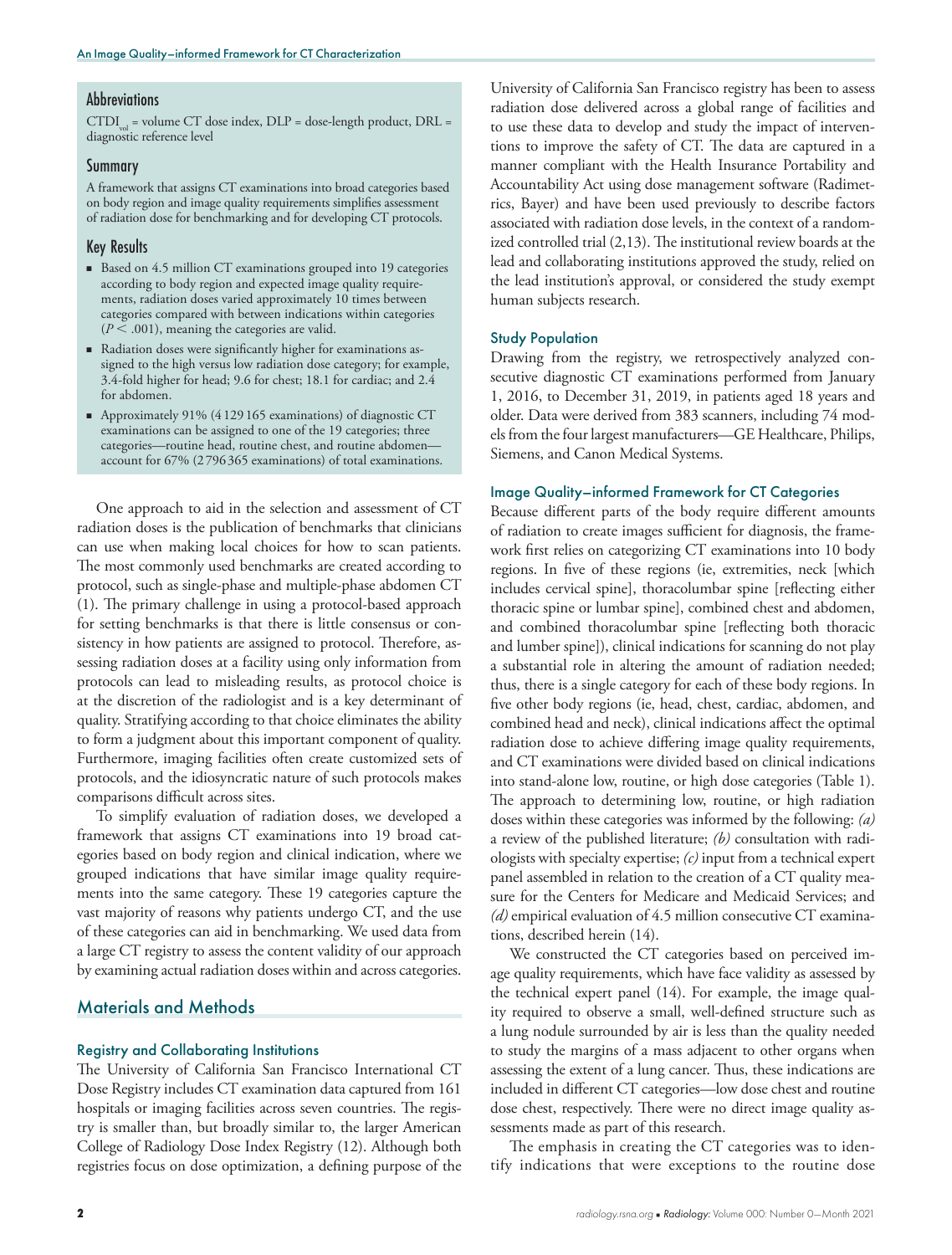| Radiation<br>Dose Level | Indications for<br>Head Imaging                       | Indications for<br>Chest Imaging                                                                      | Indications for<br>Cardiac Imaging        | Indications for<br>Abdomen Imaging                                                                                                                                                                                                                                                                                                                                                               |
|-------------------------|-------------------------------------------------------|-------------------------------------------------------------------------------------------------------|-------------------------------------------|--------------------------------------------------------------------------------------------------------------------------------------------------------------------------------------------------------------------------------------------------------------------------------------------------------------------------------------------------------------------------------------------------|
| Low dose                | Facial skeleton;<br>sinus; bone;<br>ventricular shunt | Lung cancer screening; lung Coronary calcium scoring<br>nodule surveillance                           |                                           | Colon cancer screening; renal stones<br>(known or suspected); bladder (without<br>contrast material)                                                                                                                                                                                                                                                                                             |
| Routine dose Suspected  | hemorrhage<br>(stroke); trauma                        | Angiography; cancer;*<br>interstitial lung disease;<br>pulmonary embolism;<br>trauma; high resolution | Angiography, coronary                     | Abscess; angiography; gastrointestinal<br>tract evaluation, enterography; <sup>†</sup> liver<br>(not otherwise specified); trauma                                                                                                                                                                                                                                                                |
| High dose               | Perfusion angiography                                 | Dissection                                                                                            | Transcatheter aortic valve<br>replacement | Abdominal run-off; acute gastrointestinal<br>bleeding; adrenal nodule; angiography<br>for aortic injury; <sup>#</sup> biliary cancer;<br>bladder cystography (with contrast<br>material); fistula; hepatocellular cancer;<br>metastatic cancer; <sup>§</sup> pancreas (pancreatic<br>cancer); renal mass (hematuria or<br>cancer); transplant (donor, recipient, or<br>postoperative); urography |

| Table 1: Indications Associated with Low, Routine, and High Radiation Dose CT Categories for Head, Chest, Cardiac, and |  |
|------------------------------------------------------------------------------------------------------------------------|--|
| Abdomen Imaging                                                                                                        |  |

Note.—These listed diagnoses are usually suspected, not confirmed, at the time of imaging.

\* Cancer includes evaluation for suspected cancer, staging of known cancer, and evaluation for suspected metastatic disease.

† Gastrointestinal tract symptoms include abdominal pain, weight loss, nausea, vomiting, and diarrhea.

‡ Angiography for aortic injury includes assessment for rupture, dissection, and endovascular leak.

§ High radiation dose for abdomen imaging includes evaluation for suspected cancer symptoms, cancer staging, and evaluation for metastatic disease in the liver, pancreas, biliary system, peritoneum, breast, kidney, adrenal gland, bladder, or unknown primary tumor.

category, rather than to identify every indication for scanning within the routine category. For example, imaging of facial bones for a suspected fracture would require a lower radiation dose, whereas imaging of brain tissue to assess perfusion related to a suspected stroke would require a higher radiation dose, compared with the routine dose head category. The requirement for multiphase scanning was an important consideration for assigning indications to high dose categories. Combining the five categories with a single radiation dose range, the four regions subcategorized as low, routine, or high dose, and the routine and high dose for combined head and neck categories resulted in 19 total categories. The body region and clinical indication for each CT examination in the registry was determined using natural language processing applied to text strings in the Digital Imaging and Communications in Medicine metadata, including the study description and protocol name.

The method of using the Digital Imaging and Communications in Medicine metadata to assign CT examinations to the 19 CT categories was validated by comparing this approach to a determination based on a detailed chart review. Full medical records, including physician notes, laboratory and pathologic results, and ordering indication, were abstracted by a radiology technologist to create the reference standard CT category assignment for a randomly selected sample of 1102 patients who underwent CT at a single health system. The CT category derived from Digital Imaging and Communications in Medicine metadata was correct for 911 of the 1012 scans (90%).

#### Radiation Dose

CT scanners report radiation dose metrics derived from acquisition parameters that correlate closely with absorbed dose and imparted energy, and from which these variables can be estimated. These scanner-reported metrics are herein referred to as "radiation dose." The radiation dose for each CT examination includes all irradiating events that were part of that examination. Two radiation dose metrics are reported—volume CT dose index  $(CTDI_{vol})$  in milligray and dose-length product (DLP) in milligray-centimeter. DLP values were summed across all irradiating events to generate scanninglevel DLP, and CTDI $_{vol}$  was a mean weighted according to scanning length. All analyses are adjusted for patient size using the midscanning water-equivalent diameter (15). The analyses did not adjust for phantom, as CT examinations in the registry had virtual uniformity in phantom selection by body region. The diagnostic reference level (DRL) was defined as the 75th percentile of the observed distribution of size-adjusted  $CTDI_{vol}$  and DLP.

#### Statistical Analysis

For each CT category, the scanning frequency and the median and DRL in radiation dose for  $CTDI_{vol}$  and DLP were calculated. For the head, chest, cardiac, and abdomen categories, we compared mean doses between low and high dose categories using analysis of variance and estimated ratios of the median radiation doses, with 95% CIs, after adjusting for patient size.  $P < .05$  was considered a statistically significant difference.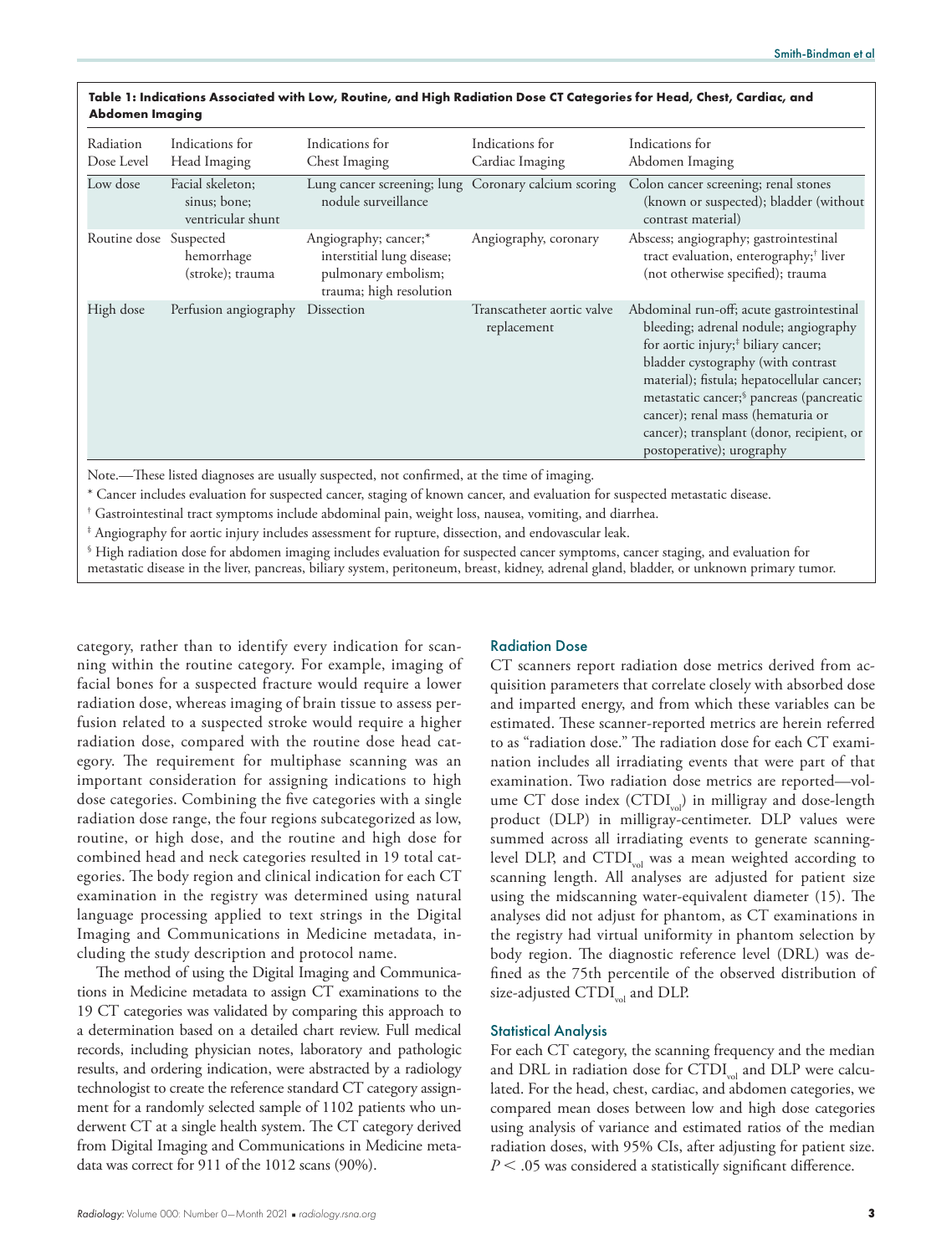For each indication within the head, chest, abdomen, and cardiac low, routine, and high dose categories, the CTDI $_{vol}$  versus DLP was graphed showing 25th, 50th, and 75th percentiles. Two sets of analysis of variance analyses were conducted with size-adjusted DLP as the outcome variable. Analysis of variance uses *F* tests to statistically test the equality of means. The *F* statistic is a ratio of two variances (ie, a measure of dispersion). First, we assessed whether the radiation dose varied according to clinical indications within each category. A finding that radiation doses were strongly associated with clinical indications within a category would suggest that the determination of indication for each examination was accurate. Second, we compared the variation in radiation doses within a category (eg, low dose head) with the variation in doses across categories within the same body region (eg, low, routine, and high dose head). A finding of greater variation across categories within a body region than that within the categories of that body region would suggest the assignment of clinical indications to the low, routine, or high dose category is appropriate. R software (version 3.6.3, R Foundation for Statistical Computing) was used for all analyses.

#### **Results**

Approximately 4.5 million CT examinations were included (Table 2). Overall, 80.9% of the examinations (3671128) were from the United States. The 19 categories capture approximately 91.0% of CT examinations (4129 165) in the registry during the testing period. The number of CT examinations performed for each age group increased with age up to 70 years. The body regions of head, chest, and abdomen comprised 71.9% (3266 546) of total CT examinations. Within these three body regions, the routine category accounted for 67% of examinations (2796 365) (83.4% of head examinations [1040 518], 94.8% of chest examinations [753 583], and 86.2% of abdominal examinations [1 002 264]). As a result, around six in 10 CT examinations were in the categories of routine dose abdomen, routine dose head, or routine dose chest (Table 3). The median and DRL for DLP and CT- $DI_{vol}$  were significantly different across the 19 categories ( $P < .001$  for all analysis of variance values).

#### DLP Findings

Next, we assessed the DLP and  $CTDI_{vol}$  to determine whether there were differences in radiation doses across different CT categories. Within the head, chest, abdomen, and cardiac body regions, the median and DRL radiation doses for DLP were significantly different across the low, routine, and high dose categories ( $P < .001$  for all) (Table 3, Fig 1). For

| Table 2: Characteristics of Included Patients and CT Examinations         |                                           |  |  |  |  |  |
|---------------------------------------------------------------------------|-------------------------------------------|--|--|--|--|--|
| Characteristic                                                            | No. of CT Examinations<br>$(n = 4537341)$ |  |  |  |  |  |
|                                                                           |                                           |  |  |  |  |  |
| Time period<br>January 1, 2016–December 31, 2016                          | 1 265 334 (27.9)                          |  |  |  |  |  |
| January 1, 2017-December 31, 2017                                         |                                           |  |  |  |  |  |
|                                                                           | 1259131 (27.8)                            |  |  |  |  |  |
| January 1, 2018–December 31, 2018                                         | 1 131 946 (24.9)                          |  |  |  |  |  |
| January 1, 2019–December 31, 2019<br>Missing                              | 853398 (18.8)                             |  |  |  |  |  |
| Country                                                                   | 27 532 (0.6)                              |  |  |  |  |  |
| Germany                                                                   |                                           |  |  |  |  |  |
| Israel                                                                    | 112956 (2.5)<br>318293 (7.0)              |  |  |  |  |  |
| Japan                                                                     | 92845(2.0)                                |  |  |  |  |  |
| Netherlands                                                               |                                           |  |  |  |  |  |
| Switzerland                                                               | 88 321 (1.9)                              |  |  |  |  |  |
| United Kingdom                                                            | 116594 (2.6)                              |  |  |  |  |  |
| <b>United States</b>                                                      | 109 672 (2.4)                             |  |  |  |  |  |
| Missing                                                                   | 3671128 (80.9)                            |  |  |  |  |  |
|                                                                           | 27 532 (0.6)                              |  |  |  |  |  |
| Age $(y)$<br>$18 - 29$                                                    |                                           |  |  |  |  |  |
| $30 - 39$                                                                 | 351 104 (7.8)                             |  |  |  |  |  |
| $40 - 49$                                                                 | 385733 (8.6)                              |  |  |  |  |  |
| $50 - 59$                                                                 | 527455 (11.7)                             |  |  |  |  |  |
| $60 - 69$                                                                 | 806853 (17.9)                             |  |  |  |  |  |
| $70 - 79$                                                                 | 956631 (21.2)                             |  |  |  |  |  |
|                                                                           | 802601 (17.8)                             |  |  |  |  |  |
| $80 - 89$                                                                 | 476 108 (10.6)                            |  |  |  |  |  |
| 90 and older                                                              | 203 324 (4.5)                             |  |  |  |  |  |
| Missing                                                                   | 35 989 (0.8)                              |  |  |  |  |  |
| Sex<br>F                                                                  |                                           |  |  |  |  |  |
| M                                                                         | 2316913 (51.4)                            |  |  |  |  |  |
| Other                                                                     | 2 1 5 2 6 4 3 (4 7 . 9)                   |  |  |  |  |  |
| Unknown                                                                   | 29 140 (0.6)                              |  |  |  |  |  |
|                                                                           | 2656 (< 0.1)                              |  |  |  |  |  |
| Missing<br>Scanner manufacturer                                           | 27 532 (0.6)                              |  |  |  |  |  |
| Canon                                                                     |                                           |  |  |  |  |  |
| General Electric                                                          | 414408(9.1)                               |  |  |  |  |  |
|                                                                           | 1900558 (41.9)                            |  |  |  |  |  |
| Philips<br>Siemens                                                        | 874 142 (19.3)                            |  |  |  |  |  |
|                                                                           | 1294716 (28.5)                            |  |  |  |  |  |
| Missing                                                                   | 53 517 (1.2)                              |  |  |  |  |  |
| Body region<br>Head                                                       |                                           |  |  |  |  |  |
| Neck                                                                      | 1 2 4 3 7 1 2 ( 2 7 . 4 )                 |  |  |  |  |  |
| Chest                                                                     | 262037 (5.8)                              |  |  |  |  |  |
| Cardiac                                                                   | 798780 (17.6)                             |  |  |  |  |  |
| Abdomen                                                                   | 60381 (1.3)                               |  |  |  |  |  |
|                                                                           | 1 1 63 6 73 (25.6)                        |  |  |  |  |  |
| Thoracolumbar spine                                                       | 141043 (3.1)                              |  |  |  |  |  |
| Extremity<br>Combined chest and abdomen                                   | 96548 (2.1)                               |  |  |  |  |  |
| Combined head and neck                                                    | 260 090 (5.7)                             |  |  |  |  |  |
|                                                                           | 98 184 (2.2)                              |  |  |  |  |  |
| Combined thoracolumbar spine                                              | 4717(0.1)                                 |  |  |  |  |  |
| Missing, unidentified, or other combined<br>body regions                  | 408 176 (9.0)                             |  |  |  |  |  |
| Note.- Data are numbers of examinations, with percentages in parentheses. |                                           |  |  |  |  |  |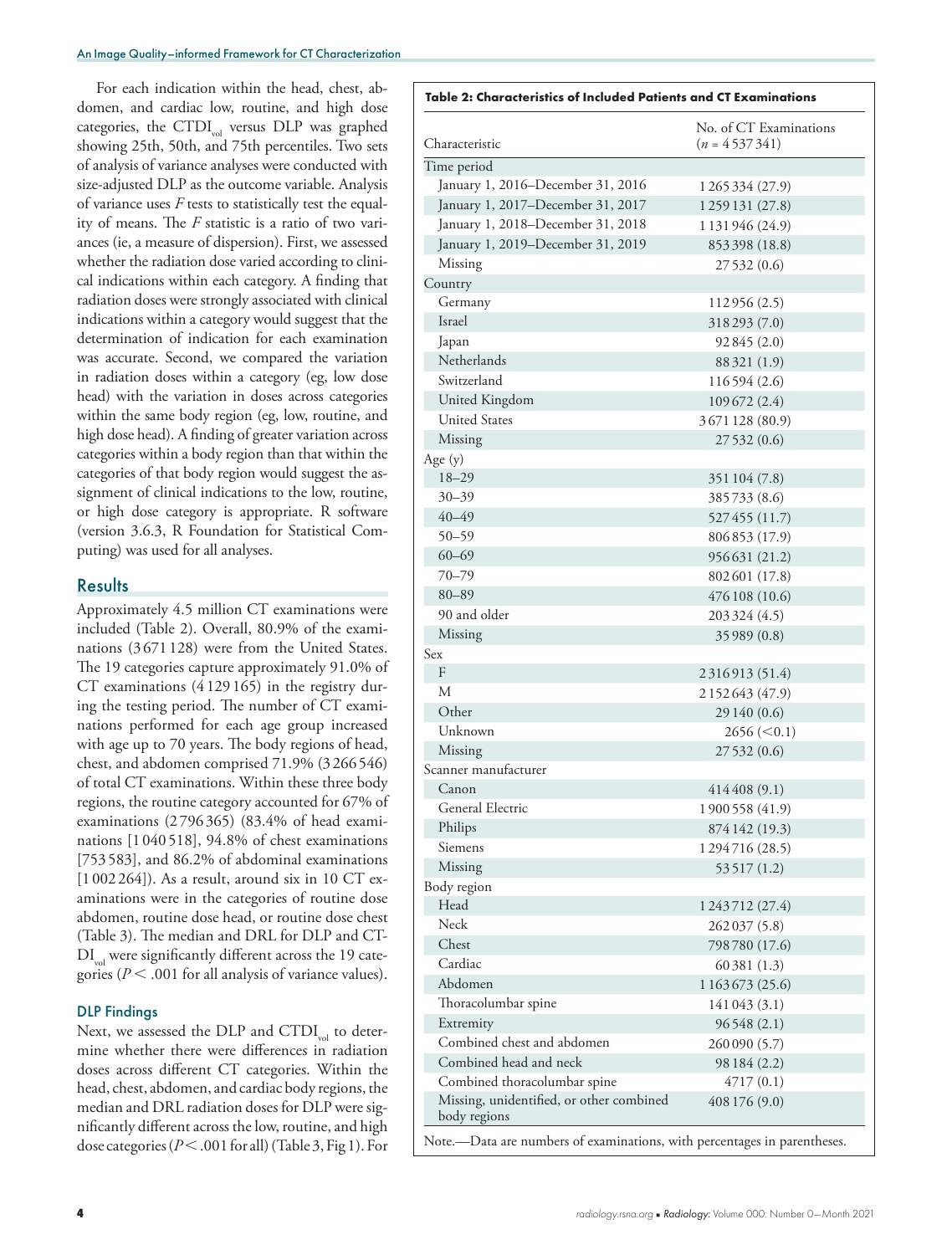|                                |                |                                                 |                            |                                                 |                      | Table 3: Frequency of CT Categories and 50th and 75th Percentiles in DLP and CTDI <sub>vel</sub> Values of Radiation Dose for Each Category |                    |                                                                   |                                    |  |
|--------------------------------|----------------|-------------------------------------------------|----------------------------|-------------------------------------------------|----------------------|---------------------------------------------------------------------------------------------------------------------------------------------|--------------------|-------------------------------------------------------------------|------------------------------------|--|
|                                |                | 50th Percentile in<br>Radiation Dose<br>for DLP |                            | 75th Percentile in<br>Radiation Dose<br>for DLP |                      | 50th Percentile in<br>Radiation Dose<br>for $CTDI$ <sub>vol</sub>                                                                           |                    | 75th Percentile in<br>Radiation Dose<br>for $CTDI$ <sub>vol</sub> |                                    |  |
| Location and Dose Examinations | No. of         | Dose<br>cm)                                     | (mGy · Relative<br>$Dose*$ | Dose<br>$(mGy \cdot$<br>cm)                     | Relative<br>$Dose^*$ | Dose<br>$(mGy \cdot$<br>cm)                                                                                                                 | Relative Dose* cm) | Dose                                                              | $(mGy \cdot Relative)$<br>$Dose^*$ |  |
| Head                           |                |                                                 |                            |                                                 |                      |                                                                                                                                             |                    |                                                                   |                                    |  |
| Low dose                       | 143093 (3.5)   | 375                                             | <b>NA</b>                  | 622                                             | <b>NA</b>            | 20                                                                                                                                          | <b>NA</b>          | 31                                                                | <b>NA</b>                          |  |
| Routine dose                   | 1040518 (25.2) | 852                                             | <b>NA</b>                  | 1050                                            | <b>NA</b>            | 45                                                                                                                                          | NA                 | 55                                                                | <b>NA</b>                          |  |
| High dose                      | 60101(1.5)     | 1280                                            | 3.4(3.4, 3.5)              | 1866                                            | 3.0(3.0, 3.0)        | 94                                                                                                                                          | 4.8(4.8, 4.87)     | 150                                                               | 4.8(4.7, 4.8)                      |  |
| Chest                          |                |                                                 |                            |                                                 |                      |                                                                                                                                             |                    |                                                                   |                                    |  |
| Low dose                       | 43202(1.0)     | 85                                              | <b>NA</b>                  | 111                                             | <b>NA</b>            | 2                                                                                                                                           | <b>NA</b>          | 3                                                                 | <b>NA</b>                          |  |
| Routine dose                   | 753583 (18.3)  | 347                                             | NA                         | 556                                             | NA                   | 9                                                                                                                                           | <b>NA</b>          | 13                                                                | NA                                 |  |
| High dose                      | 1995 (>0.1)    | 813                                             | 9.6(9.3, 10.0)             | 1243                                            | 11.2(10.8, 11.7)     | 12                                                                                                                                          | 4.9(4.7, 5.1)      | 17                                                                | 5.5(5.3, 5.6)                      |  |
| Abdomen                        |                |                                                 |                            |                                                 |                      |                                                                                                                                             |                    |                                                                   |                                    |  |
| Low dose                       | 77464 (1.9)    | 508                                             | <b>NA</b>                  | 768                                             |                      | 9                                                                                                                                           | <b>NA</b>          | 14                                                                | <b>NA</b>                          |  |
| Routine dose                   | 1002264 (24.3) | 657                                             | NA                         | 1063                                            | <b>NA</b>            | 11                                                                                                                                          | <b>NA</b>          | 17                                                                | NA                                 |  |
| High dose                      | 83945 (2.0)    | 1237                                            | 2.4(2.4, 2.5)              | 1926                                            | 2.5(2.5, 2.5)        | 10                                                                                                                                          | 1.1(1.1, 1.2)      | 15                                                                | 1.1(1.1, 1.1)                      |  |
| Cardiac                        |                |                                                 |                            |                                                 |                      |                                                                                                                                             |                    |                                                                   |                                    |  |
| Low dose                       | 17164 (0.4)    | 82                                              | <b>NA</b>                  | 112                                             | NA                   | 6                                                                                                                                           | <b>NA</b>          | 7                                                                 | NA                                 |  |
| Routine dose                   | 39031 (0.9)    | 350                                             | NA                         | 743                                             | NA                   | 11                                                                                                                                          | <b>NA</b>          | 23                                                                | NA                                 |  |
| High dose                      | 4186(0.1)      | 1481                                            | 18.1 (17.7, 18.6)          | 2217                                            | 19.8 (19.1, 20.4)    | 24                                                                                                                                          | 4.0(3.8, 4.2)      | 54                                                                | 6.2(6.1, 6.3)                      |  |
| Location                       |                |                                                 |                            |                                                 |                      |                                                                                                                                             |                    |                                                                   |                                    |  |
| <b>Neck</b>                    | 262037 (6.3)   | 409                                             | NA                         | 612                                             | NA                   | 16                                                                                                                                          | NA                 | 21                                                                | <b>NA</b>                          |  |
| Thoracolumbar                  | 141043 (3.4)   | 753                                             | <b>NA</b>                  | 1055                                            | NA                   | 21                                                                                                                                          | <b>NA</b>          | 30                                                                | <b>NA</b>                          |  |
| spine                          |                |                                                 |                            |                                                 |                      |                                                                                                                                             |                    |                                                                   |                                    |  |
| Extremity                      | 96548(2.3)     | 299                                             | <b>NA</b>                  | 588                                             | <b>NA</b>            | 10                                                                                                                                          | <b>NA</b>          | 18                                                                | <b>NA</b>                          |  |
| Combination                    |                |                                                 |                            |                                                 |                      |                                                                                                                                             |                    |                                                                   |                                    |  |
| Chest and                      | 260090 (6.3)   | 768                                             | <b>NA</b>                  | 1261                                            | <b>NA</b>            | 10                                                                                                                                          | <b>NA</b>          | 15                                                                | <b>NA</b>                          |  |
| abdomen                        |                |                                                 |                            |                                                 |                      |                                                                                                                                             |                    |                                                                   |                                    |  |
| Head and neck<br>routine       | 88,106 (2.1)   | 957                                             | <b>NA</b>                  | 1309                                            | <b>NA</b>            | 21                                                                                                                                          | <b>NA</b>          | 32                                                                | <b>NA</b>                          |  |
| Head and neck<br>high          | 10078(0.2)     | 2547                                            | NA                         | 3646                                            | NA                   | 145                                                                                                                                         | <b>NA</b>          | 25                                                                | <b>NA</b>                          |  |
| Thoracolumbar<br>spine         | 4717(0.1)      | 807                                             | <b>NA</b>                  | 1234                                            | <b>NA</b>            | 16                                                                                                                                          | <b>NA</b>          | 20                                                                | <b>NA</b>                          |  |

Note.—Except where indicated, data are numbers of examinations, with percentages in parentheses.  $P < .001$  for all. For head, chest, abdomen, and cardiac, relative radiation dose and 95% CIs for the high dose versus low dose category are provided. Fiftieth percentile is the median, and 75th percentile is the diagnostic reference level. Examinations with unknown CT categories (ie, missing, unidentified, or other combined body regions) were not included in this Table. CTDI<sub>vol</sub> = volume CT dose index, DLP = dose-length product, NA = not applicable.

\* Numbers in parentheses are 95% CIs.

example, for head, the median DLP was  $375 \text{ mGy} \cdot \text{cm}$  for low dose, 852 mGy · cm for routine dose, and 1280 mGy · cm for high dose (difference between categories,  $P < .001$ ). Within these body regions, the relative radiation doses between the high dose versus low dose categories were significantly different, which suggests the assignment of the indications to the low, routine, and high dose categories was appropriate, thus validating the categories. For median DLP, these ratios were 3.4 (95% CI: 3.4, 3.5) for head; 9.6 (95% CI: 9.3, 10.0) for chest; 2.4 (95% CI: 2.4, 2.5) for abdomen; and 18.1 (95% CI: 17.7, 18.6) for cardiac (all  $P < .001$ ). For DRL DLP, these ratios were similar. Taken together, the finding of large differences in radiation doses across the different categories suggests that the assignment of specific clinical indications to each category is appropriate.

#### $CTDI_{vol}$  Findings

As with DLP, the median and DRL CTDI $_{\text{tot}}$  were higher within each body region for the high dose compared with the low dose categories (Table 3, Fig 1). For example, for head CT, the median CTDI<sub>vol</sub> was 20 mGy for low dose, 45 mGy for routine dose, and 94 mGy for high dose (difference between categories,  $P < .001$ ). The ratio of median radiation doses using CTDI<sub>vol</sub> was 4.8 (95% CI: 4.8, 4.8) for head; 4.9 (95% CI: 4.7, 5.1) for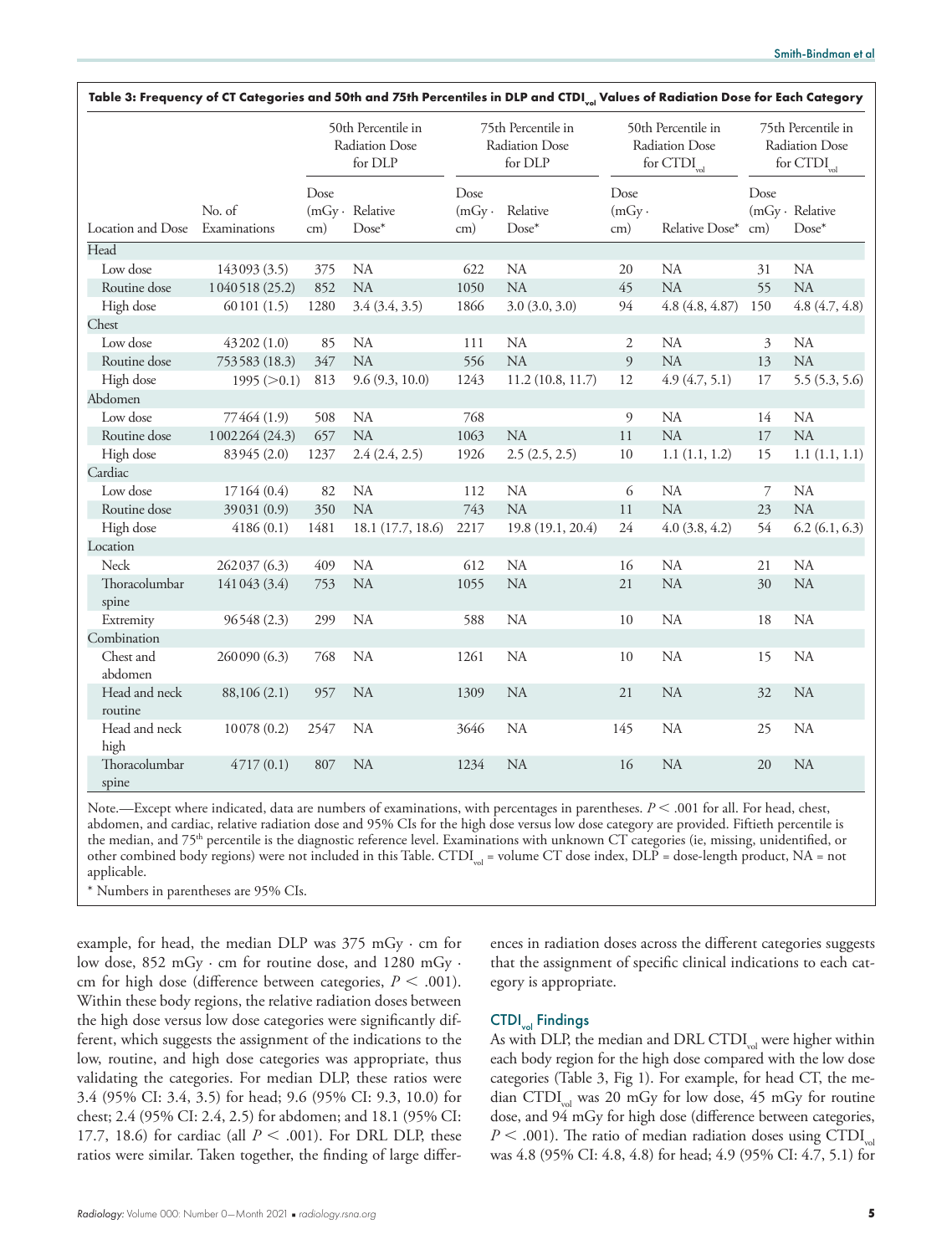

Figure 1: Box plots show distribution of dose-length product (DLP) and volume CT dose index (CTDI<sub>vo</sub>) for each CT category. Box edges indicate 25th and 75th percentiles. Thick vertical line indicates median. C = cervical, L = lumbar, T = thoracic.

chest; 1.1 (95% CI: 1.1, 1.2) for abdomen; and 4.0 (95% CI: 3.8, 4.2) for cardiac.

#### Clinical Indications

 $CTDI_{vol}$  and DLP associated with specific indications that contributed to the head, chest, abdomen, and cardiac CT categories are shown in Table 4, and the  $CTDI_{vol}$  and DLP of each indication are shown in Figure 2. Head, chest, and cardiac imaging had relatively clear separation in DLP across the subcategories (Fig 2). Abdominal imaging showed more overlap between subcategories. Taken together, although these four body regions exhibit variation in radiation doses based on clinical indications within each CT category (Tables 4, 5), the variation was far greater between CT categories than within categories (Figure 2).

#### **Discussion**

We described a framework to assign diagnostic CT examinations into broad categories based on a combination of body region and clinical indications. The distribution of study types, in particular those of the head, chest, and abdomen, is similar to the recent U.S. National Council on Radiation Protection and Measurements Report 184 (12). Within the head, chest, abdomen, and cardiac body regions, the median and diagnostic

reference level radiation doses for volume CT dose index (CT- $\text{DI}_{\text{out}}$ ) and dose-length product (DLP) were significantly different across the low, routine, and high dose categories. The larger differences in  $CTDI_{vol}$  and DLP between categories in comparison to within categories validates the 19 categories. The proposed 19 categories offer a simplified and valid alternative for assessing radiation dose in comparison to protocol-specific benchmarking widely in use (1). The finding of large differences in both  $CTDI_{vol}$  and DLP across the different categories suggests that the assignment of specific clinical indications to each category is appropriate. We found larger differences between categories within body regions using DLP than in those using  $CTDI_{vol}$ . This was expected, as the indications were categorized according to the total expected radiation dose and not according to the average dose per rotation. For many high dose categories, the higher dose is the result of multiphase scanning rather than a higher dose per rotation.

The purpose of this framework is not to provide benchmark doses according to indication or category, but it may yield guidance for standardizing protocols, assigning patients to the appropriate protocol, and assessing whether a facility's radiation doses are appropriate relative to image quality requirements. Three categories—routine dose head (1040518 examinations), routine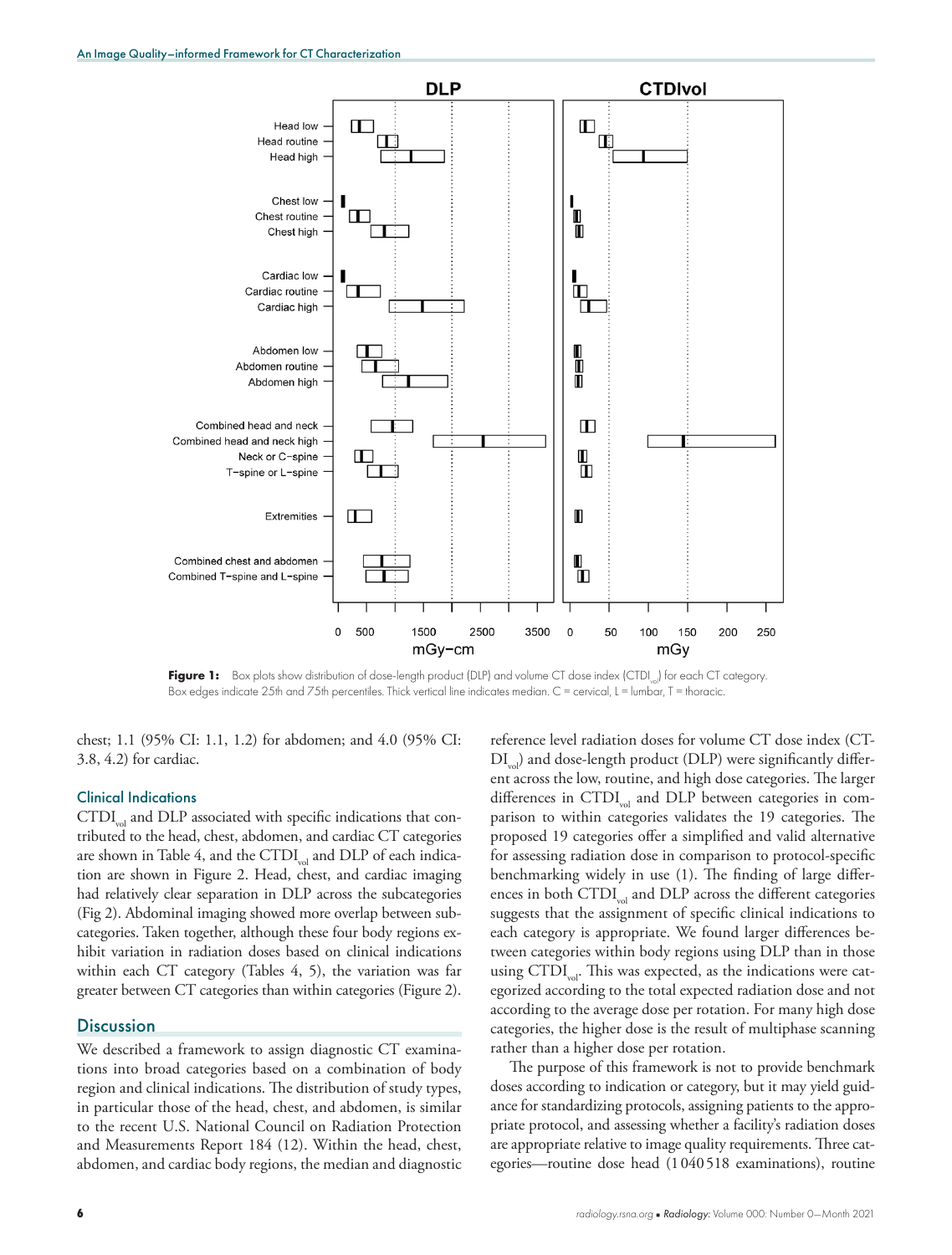| CT Category and Indication                                | No. of Examinations | $\text{CTDI}_{\text{vol}}^*$ | $DLP^*$                            |
|-----------------------------------------------------------|---------------------|------------------------------|------------------------------------|
| Head                                                      |                     |                              |                                    |
| Low dose                                                  |                     |                              |                                    |
| Sinus                                                     | 55190               | $17(11-22)$                  | 262 (167-383)                      |
| Temporal bone                                             | 13628               | 38 (29-55)                   | 417 (293-595)                      |
| Ventricular shunt                                         | 30                  | $18(18-18)$                  | 386 (368-408)                      |
| Facial skeleton                                           | 74245               | $21(14-32)$                  | 531 (310-716)                      |
| Routine dose                                              |                     |                              |                                    |
| Stroke                                                    | 23026               | $46(42 - 53)$                | 891 (778-1066)                     |
| Head, routine or not otherwise specified                  | 970080              | $45(37-55)$                  | 851 (688-1048)                     |
| Trauma                                                    | 47412               | $45(40-52)$                  | 851 (761-1085)                     |
| High dose                                                 |                     |                              |                                    |
| Perfusion angiography                                     | 60101               | $94(55-150)$                 | 1280 (751-1866)                    |
| Chest                                                     |                     |                              |                                    |
| Low dose                                                  |                     |                              |                                    |
| Lung cancer screening and nodule surveillance             | 43202               | $2(2-3)$                     | $85(62 - 111)$                     |
| Routine dose                                              |                     |                              |                                    |
| Chest, routine or not otherwise specified                 | 492726              | $8(5-12)$                    | 303 (176-504)                      |
| Pulmonary embolism                                        | 93648               | $10(6-15)$                   | 373 (236-565)                      |
| High resolution                                           | 26718               | $9(6-13)$                    | 428 (292-601)                      |
| Angiography                                               | 126363              | $11(8-16)$                   | 441 (293-712)                      |
| Interstitial lung disease                                 | 2690                | $7(4-9)$                     | 545 (318-759)                      |
| Trauma                                                    | 9726                | $15(10-0)$                   | 657 (474-980)                      |
| Lung cancer                                               | 1712                | $2(2-7)$                     | $69(55 - 336)$                     |
| High dose                                                 |                     |                              |                                    |
| Dissection                                                | 1995                | $12(8-17)$                   | 813 (574–1243)                     |
| Cardiac                                                   |                     |                              |                                    |
| Low dose                                                  |                     |                              |                                    |
| Coronary calcification                                    | 17164               | $6(4-8)$                     | 82 (56-112)                        |
| Routine dose                                              |                     |                              |                                    |
| Cardiac, routine, or not otherwise specified              | 12125               | $7(3-16)$                    | 220 (74-499)                       |
| Coronary angiography                                      | 26906               | $13(7-25)$                   | 417 (191, 903)                     |
| High dose                                                 |                     |                              |                                    |
| Transaortic valvular replacement                          | 4186                | $24(14-47)$                  | 1481 (898-2217)                    |
| Abdomen                                                   |                     |                              |                                    |
| Low dose                                                  |                     |                              |                                    |
|                                                           | 9933                | $4(3-5)$                     | 429 (298-532)                      |
| Colonography<br>Suspected renal stones                    | 49233               | $9(6-15)$                    | 493 (323-797)                      |
| Bladder (without contrast material)                       | 18130               | $11(7-14)$                   | 614 (396-790)                      |
| Routine dose                                              |                     |                              |                                    |
| Abscess                                                   | 302                 | $11(7-17)$                   | 444 (268-766)                      |
|                                                           | 884106              | $11(8-17)$                   |                                    |
| Abdomen routine, not otherwise specified                  | 29846               | $10(7-15)$                   | 640 (412-1022)<br>517 (354-864)    |
| Gastrointestinal tract evaluation, enterography<br>Trauma | 19518               | $15(10-21)$                  |                                    |
|                                                           |                     |                              | 833 (517-1405)                     |
| Angiography                                               | 36705               | $11(7-15)$                   | $1117(675 - 1801)$                 |
| Liver, not otherwise specified                            | 25016               | $10(7-16)$                   | 1151 (600-2007)                    |
| High dose                                                 |                     |                              |                                    |
| Adrenal nodule                                            | 353                 | $12(9-15)$                   | 397 (227-684)                      |
| Fistula                                                   | 54                  | $9(6-13)$                    | 615 (464-910)                      |
| Angiography for aortic injury <sup>†</sup>                | 8220                | $7(4-12)$                    | $667(365 - 1240)$                  |
| Transplant                                                | 2832                | $7(6-10)$                    | 704 (468-1086)                     |
| Bladder with contrast                                     | 4993                | $10(6-15)$                   | 1187 (544-2014)                    |
| Pancreas<br>Hepatocellular and biliary cancers            | 9702<br>6595        | $11(8-16)$<br>$9(6-14)$      | 1171 (753–1777)<br>1276 (824-2024) |
|                                                           |                     |                              |                                    |

Table 4: Median, 25th, and 75th Percentiles of DLP and CTDI<sub>ver</sub> for Each Clinical Indication for Head, Chest, Cardiac, Abdomen,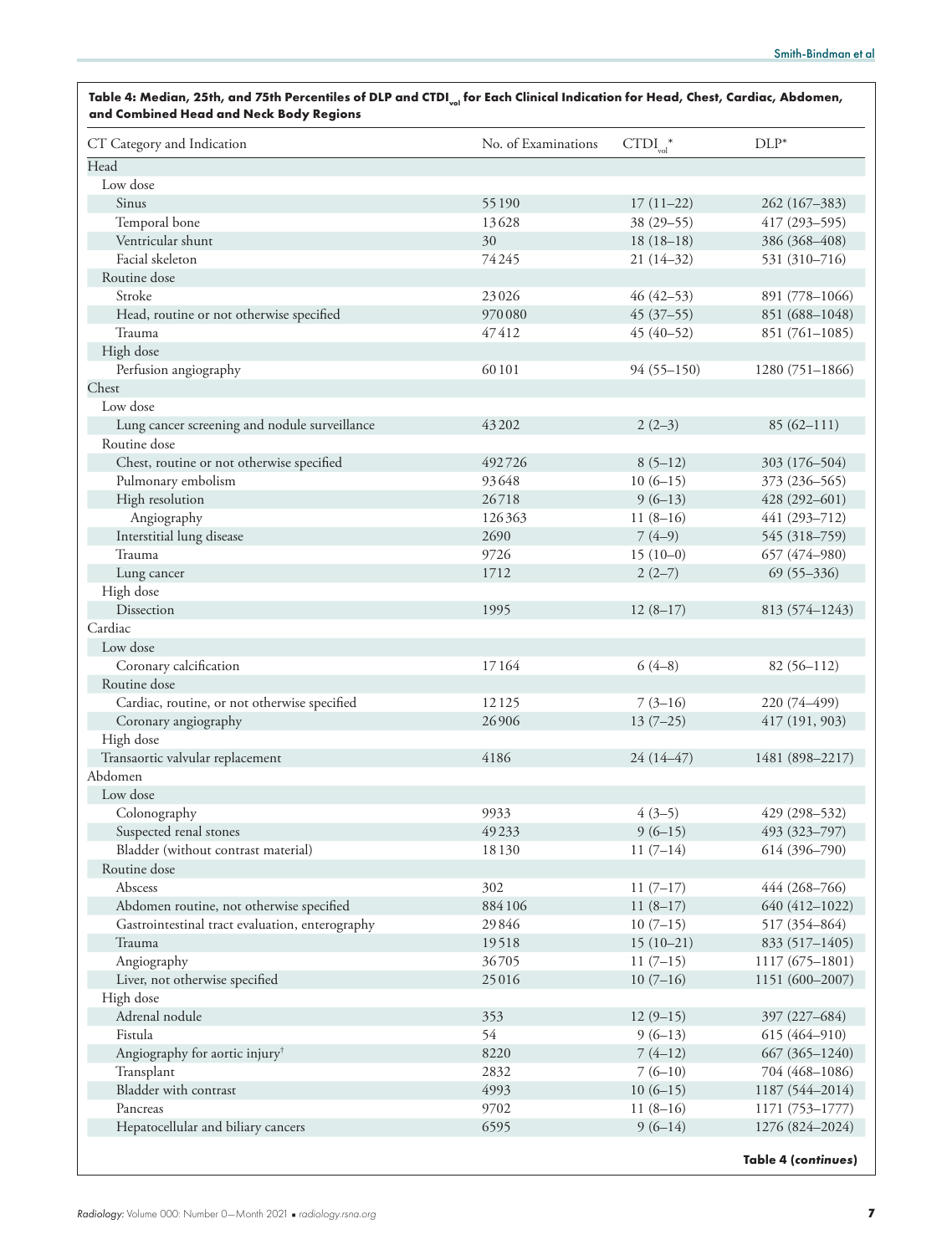| CT Category and Indication                                            | No. of Examinations | $\text{CTDI}_{\text{vol}}^*$ | $DI.P*$            |  |
|-----------------------------------------------------------------------|---------------------|------------------------------|--------------------|--|
| Metastatic cancers                                                    | 2827                | $15(10-20)$                  | $1074(811 - 1411)$ |  |
| Urography                                                             | 32287               | $11(8-16)$                   | 1144 (710-1817)    |  |
| Acute gastrointestinal bleeding                                       | 3560                | $10(7-15)$                   | 1310 (834-2060)    |  |
| Abdominal run-off                                                     | 10025               | $8(6-11)$                    | 1386 (991-2147)    |  |
| Renal mass                                                            | 9436                | $14(10-19)$                  | 1633 (1069-2337)   |  |
| Combined head and neck                                                |                     |                              |                    |  |
| Routine dose                                                          |                     |                              |                    |  |
| Routine dose head combined with any neck and/or cervical spine 88 106 |                     | $21(14-32)$                  | 957 (580-1309)     |  |
| High dose                                                             |                     |                              |                    |  |
| High dose head combined with any neck and/or cervical spine           | 10078               | $145(99 - 262)$              | 2547 (1676–3646)   |  |

Note.—CTDI<sub>vol</sub> = volume CT dose index, DLP = dose-length product.

\* Numbers are medians, with interquartile ranges (25th and 75th percentiles) in parentheses.

† Angiography for aortic injury includes rupture, dissection, and endovascular leak.



Figure 2: Graphs show volume CT dose index (CTDI<sub>val</sub>) and dose-length product (DLP) for each indication that comprises **(A)** head, **(B)** chest, **(C)** abdomen, and **(D)** cardiac CT categories. Length of arms in cross show interquartile range in radiation dose. Intersection of arms is median for CTDI<sub>vol</sub> and DLP, number of lines reflects number of indications in category, and line thickness is proportional to number of examinations in category. For each indication, CTDI is defined as mean CTDI<sub>val</sub> across all irradiating events weighted by scanning length, and DLP value is summation across all irradiating events. For example, in three-phase study, where each phase (ie, irradiating event) had average CTDI<sub>ver</sub> of 10 mGy, scanning length of 50 cm, and DLP of 500 mGy · cm, study would be shown in plot as average weighted CTDI<sub>val</sub> of 10 mGy and total DLP of 1500 mGy · cm.

dose chest (753583 examinations), and routine dose abdomen (1002264 examinations)—accounted for 62% of all CT examinations. Given this frequency, optimizing acquisition protocols in these three categories alone could have a substantial impact on reducing overall radiation exposure from CT examinations.

For the purpose of comparing radiation doses across facilities, assessing doses within broad CT categories based on clinical indication is more informative than assessing doses within protocols. Dose assessment within protocol groups ignores the primary factor determining dose (ie, protocol selection), which is almost entirely at the discretion of the radiologist. Assessing doses in this way, without considering the underlying indication, ignores the variation that occurs due to protocol choice and fails to identify patients who require a particular protocol, such as single-phase abdomen, but who instead received much higher doses through unnecessary multiphase examinations. Radiation doses should be assessed based on the intent and clinical question of the provider ordering the examination, not on the radiologist's choice of protocol.

The data for this study were pulled from the University of California San Francisco registry, but other data sources, such as the larger American College of Radiology Dose Index Regis-

try, could be used to similarly categorize CT examinations based on the indications that led to the examinations and then to create radiation dose benchmarks for those categories (12). Because the existing American College of Radiology benchmarks are created according to protocol (1), rather than according to clinical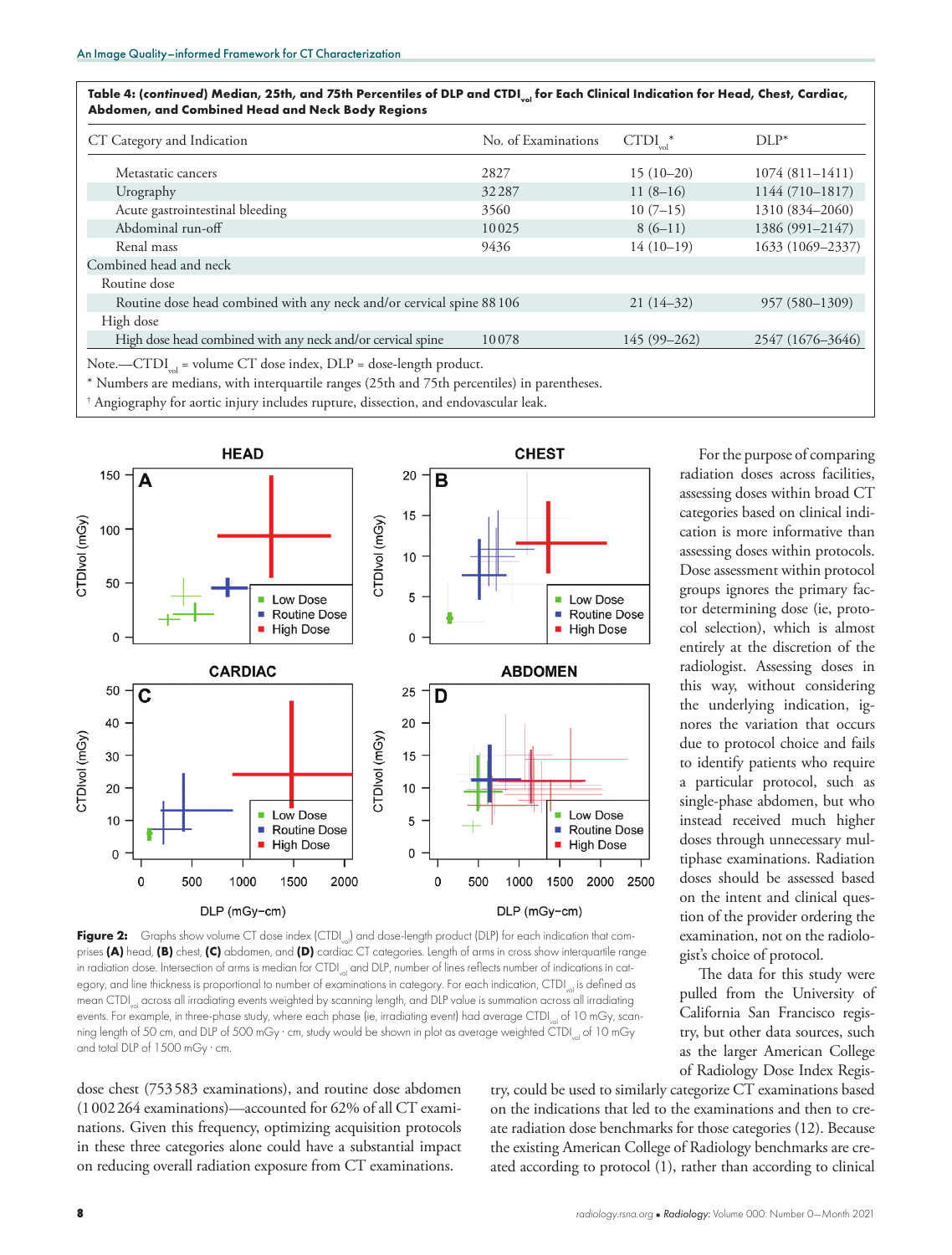|                      |                                      | Variation between Indications within CT Category           | Variation between CT Categories            |                             |                                      |                                                               |                                            |                                         |
|----------------------|--------------------------------------|------------------------------------------------------------|--------------------------------------------|-----------------------------|--------------------------------------|---------------------------------------------------------------|--------------------------------------------|-----------------------------------------|
| Location<br>and Dose | Mean Square<br>within<br>Indications | Mean Square<br>between Indication<br>within CT<br>Category | Between<br>versus<br>Within<br>$(F$ value) | Ratio of<br>F Value<br>to N | Mean Square<br>within CT<br>Category | Mean Square<br>between CT<br>Categories within<br>Body Region | Between<br>versus<br>Within<br>$(F$ value) | Ratio<br>$\circ$ f $F$<br>Value<br>to N |
| Head                 |                                      |                                                            |                                            |                             | 175236                               | 16976982486                                                   | 96881                                      | 0.10                                    |
| Low dose             | 142076                               | 633014914                                                  | 4455                                       | 0.04                        |                                      |                                                               |                                            |                                         |
| Routine dose         | 121079                               | 127912884                                                  | 1056                                       | 0.00                        |                                      |                                                               |                                            |                                         |
| High dose*           | NC                                   | NC.                                                        | NC.                                        | <b>NC</b>                   |                                      |                                                               |                                            |                                         |
| Chest                |                                      |                                                            |                                            |                             | 161216                               | 2451443505                                                    | 15206                                      | 0.02                                    |
| Low dose*            | NC                                   | NC                                                         | NC                                         | NC                          |                                      |                                                               |                                            |                                         |
| Routine dose         | 162960                               | 618213847                                                  | 3794                                       | 0.01                        |                                      |                                                               |                                            |                                         |
| High dose*           | NC                                   | <b>NC</b>                                                  | NC                                         | NC                          |                                      |                                                               |                                            |                                         |
| Abdomen              |                                      |                                                            |                                            |                             | 308649                               | 14395193179                                                   | 46639                                      | 0.05                                    |
| Low dose             | 107303                               | 54353482                                                   | 507                                        | 0.01                        |                                      |                                                               |                                            |                                         |
| Routine dose         | 260005                               | 1082879111                                                 | 4165                                       | 0.00                        |                                      |                                                               |                                            |                                         |
| High dose            | 738482                               | 385328496                                                  | 522                                        | 0.01                        |                                      |                                                               |                                            |                                         |
| Cardiac              |                                      |                                                            |                                            |                             | 316698                               | 3997851468                                                    | 13342                                      | 0.26                                    |
| Low dose*            | NC                                   | NC.                                                        | NC.                                        | <b>NC</b>                   |                                      |                                                               |                                            |                                         |
| Routine dose         | 315257                               | 482266188                                                  | 1530                                       | 0.05                        |                                      |                                                               |                                            |                                         |
| High dose*           | NC.                                  | <b>NC</b>                                                  | NC                                         | <b>NC</b>                   |                                      |                                                               |                                            |                                         |

**Table 5: Variation within Indications versus between Indications for CT Categories and within Categories versus between Categories within Body Regions**

Note.— $P < .001$  for all statistical comparisons. N = number of examinations, NC = not calculated.

\* Each of these CT categories had only one indication; thus, these values were NC.

indication as described herein, it is not possible to directly compare observed doses. However, given the similarity in how CT examinations are assembled in the University of California San Francisco and American College of Radiology registries, it would be worthwhile to compare benchmarks based on indications across the registries.

For some CT categories, the observed doses reflect optimized levels. For example, the median  $\text{CTDI}_{\text{vol}}$  for low dose chest is 2 mGy, consistent with the American College of Radiology benchmarks (16). For other categories, the observed doses are not optimized. For example, for abdomen low dose, where 64% of examinations assessed renal calculi, the median in  $\text{CTDI}_{\text{vol}}$ was 9 mGy, higher than the optimum of less than 4 mGy (17). The consistency in doses for CT examinations performed for lung cancer screening with American College of Radiology benchmarks may be driven by the fact that reporting is required by the Centers for Medicare and Medicaid Services for reimbursement. The inconsistency in doses for suspected renal stone imaging is consistent with previously reported deviation between observed and optimum practice (9,18). Although the proposed framework does not provide optimized dose levels because actual practice is often not optimized, adoption of this simplified approach for assessing radiation doses may nevertheless contribute to dose improvement over time by allowing consistent measurement of current practice.

A potential application of the framework is in meeting standards of regulators and accreditors. For example, the Joint

Commission requires that hospitals ensure patients receive appropriate imaging based on their clinical indication for scanning and review of incidents in which the radiation dose delivered exceeds the expected dose for that protocol (19). This standard requires hospitals to have a system to both assign patients to protocols and to generate radiation dose thresholds for each protocol; however, there is no consistent standard used across hospitals. We believe that our approach could provide a simpler and more effective solution for comparing radiation doses across institutions, leading to dose optimization and ultimately a reduction in excessively high radiation doses.

This study's main strengths include its large sample size and inclusion of the majority of CT examinations from diverse imaging facilities. The study had several limitations. First, a large number of CT examinations in the registry were for "routine" purposes and where indication was not specified. However, because our primary aim was to identify examinations that required radiation doses that were not routine (ie, high or low), the inability to identify a precise indication for examinations considered routine does not undermine the approach. If there were multiple clinical indications for CT, the examination was assigned to the higher dose category. Although this may have added imprecision, excluding such examinations would have inflated the differences between groups; thus, their inclusion was conservative.

Nearly all diagnostic CT examinations in the present study can be assigned to one of the identified categories. Nonetheless, facilities may need to create additional protocols if they have patients with unique needs not captured in the indications that